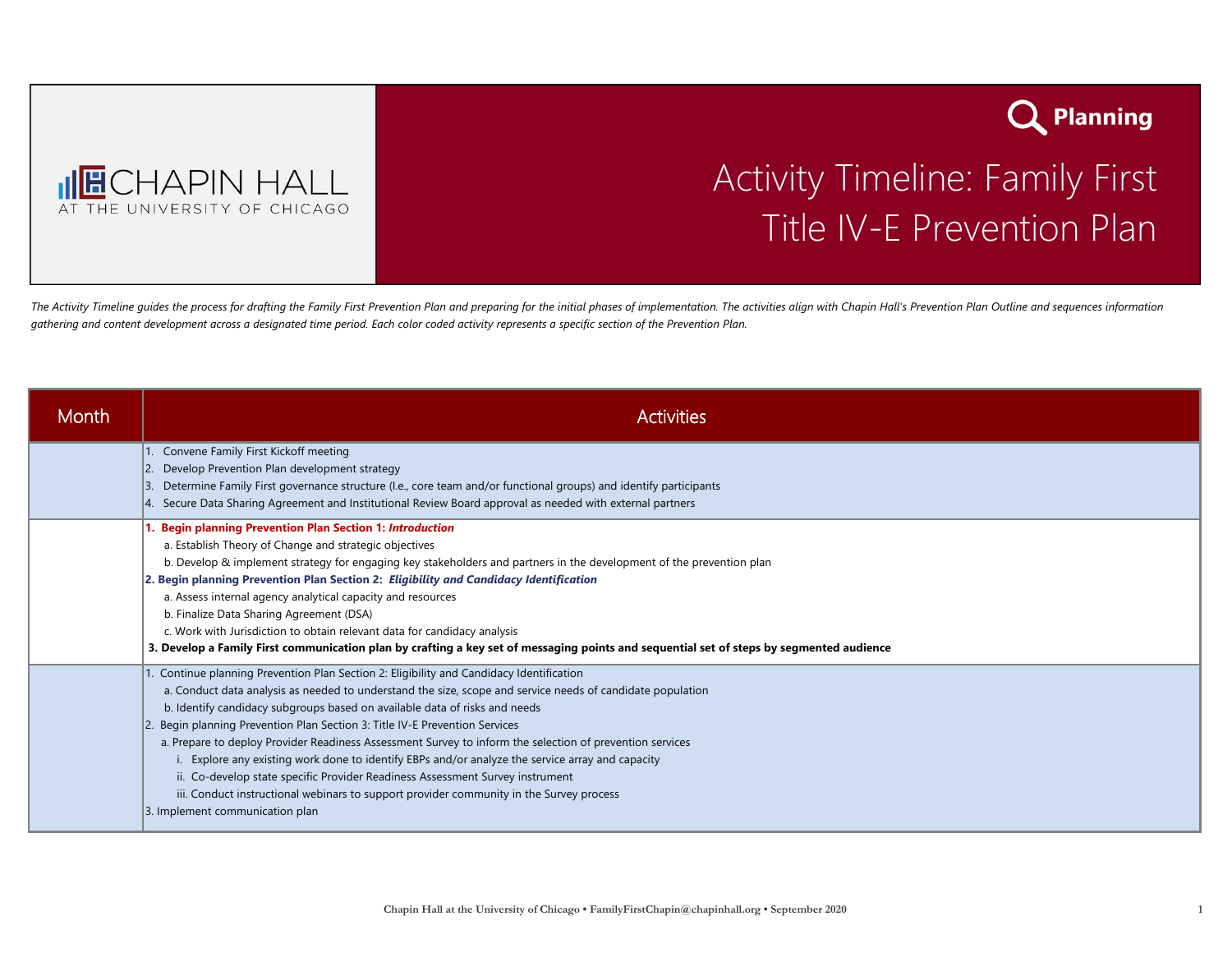| Month | <b>Activities</b>                                                                                                                                                                                                                                                                                                                                                                                                                                                                                                                                                                                                                                                                                 |
|-------|---------------------------------------------------------------------------------------------------------------------------------------------------------------------------------------------------------------------------------------------------------------------------------------------------------------------------------------------------------------------------------------------------------------------------------------------------------------------------------------------------------------------------------------------------------------------------------------------------------------------------------------------------------------------------------------------------|
|       | 1. Continue planning Prevention Plan Section 2: Eligibility and Candidacy Identification<br>a. Draft candidacy considerations and obtain feedback from key stakeholders<br>2. Continue planning Section 3: Title IV-E Prevention Services<br>a. Conduct Provider Readiness Assessment Survey with the provider community<br>b. Chapin Hall conduct survey analysis<br>3. Begin planning Prevention Section 4: Child Specific Prevention Plan and Section 5: Monitoring Child Safety<br>a. Convene key stakeholders to develop operational case flow activities (e.g. eligibility determination, child level service/Prevention Plan, referrals, information sharing, safety monitoring, claiming) |
|       | 1. Finalize candidacy considerations and draft Prevention Plan Section 2: Eligibility and Candidacy Identification<br>2. Continue planning Section 3: Title IV-E Prevention Services<br>a. Convene key stakeholders to review provider Readiness Assessment findings and make recommendations about EBPs to be included in the plan<br>b. Jurisdiction to review EBP recommendations<br>3. Continue gathering information to develop Section 4 & Section 5<br>a. Identify screening and risk and safety tools and processes<br>b. Identify infrastructure needs related to IT, staff support, and processes to support child level reporting to CB                                                |
|       | 1. Finalize the selection of EBPs and draft Section 3: Title IV-E Prevention Services<br>2. Draft Sections 4 & 5<br>3. Begin planning Section 6: Evaluation Strategy and Waiver Request<br>a. Begin developing overall approach to evaluation and CQI of prevention programs                                                                                                                                                                                                                                                                                                                                                                                                                      |
|       | 1. Draft Section 6: Evaluationtrategy and Waiver Request<br>2. Begin planning Section 7: Child Welfare Workforce Training and Support and Section 8: Prevention Caseloads<br>a. Gather information about EBP provider workforce skills and capacity to deliver selected EBPs<br>b. Gather information about jurisdiction workforce skills and capacity to implement the Prevention Plan<br>c. Gather information to be able to describe how caseload size and type for prevention caseworkers will be determined                                                                                                                                                                                  |
|       | 1. Continue planning Section 7 & Section 8<br>2. Finalize Prevention Plan Section 1: Introduction                                                                                                                                                                                                                                                                                                                                                                                                                                                                                                                                                                                                 |
|       | 1. Finalaize information gathering and draft Section 7 & Section 8<br>2. Submit Prevention Plan draft for review by State leadership and other key stakeholders                                                                                                                                                                                                                                                                                                                                                                                                                                                                                                                                   |
|       | 1. Finalize draft of prevention plan based on feedback from jurisdiction leadership and other key stakeholder<br>2. Complete prevention services pre-print (ACF PI 1809 Attachment B)                                                                                                                                                                                                                                                                                                                                                                                                                                                                                                             |